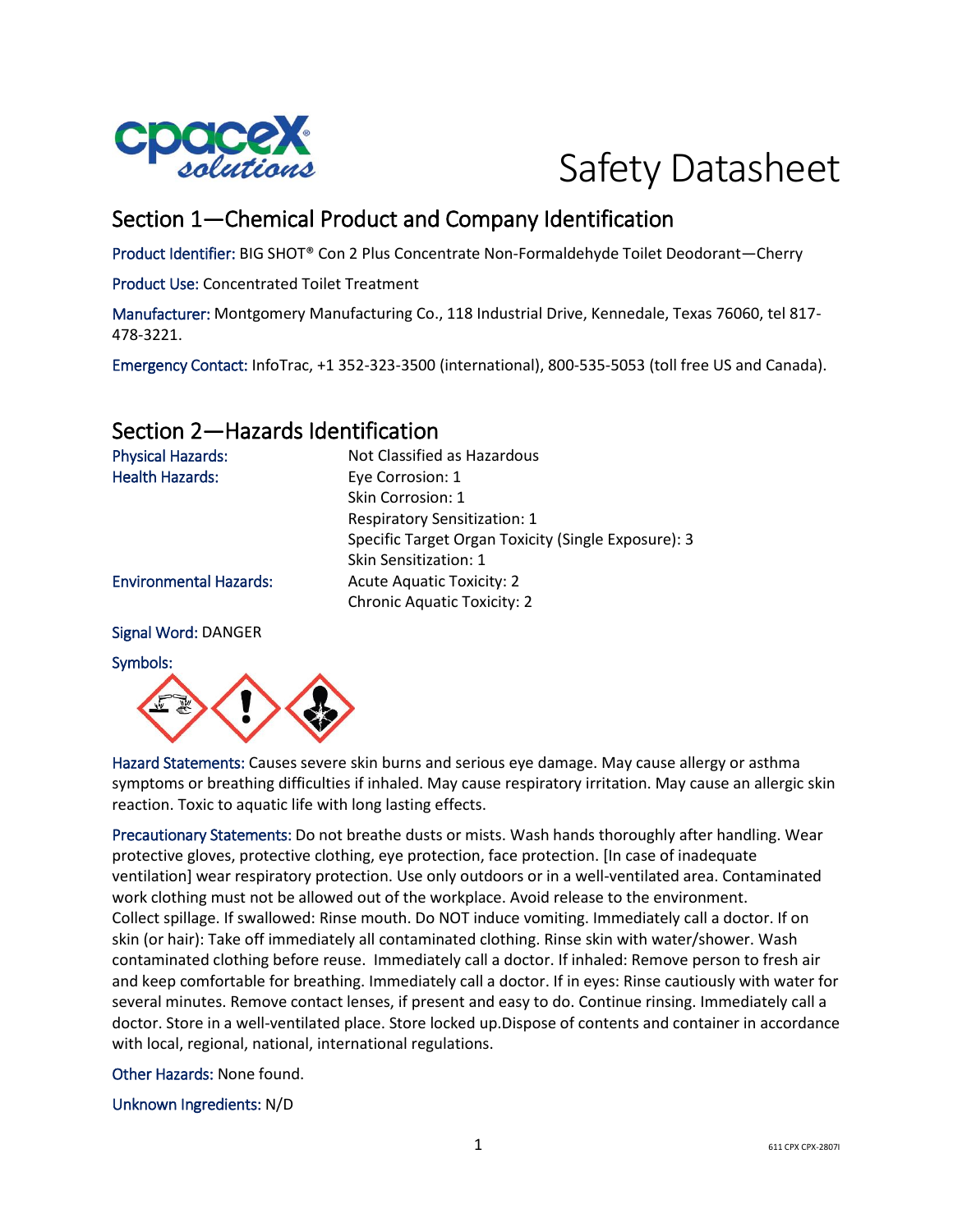# Section 3—Information on Ingredients

| <b>Ingredient Name</b>                                       | Ingredient | Ingredient CAS |
|--------------------------------------------------------------|------------|----------------|
|                                                              | Percentage | No             |
| The exact chemical identities and percentages of composition |            |                |
| have been withheld as a trade secret.                        |            |                |

## Section 4—First Aid Measures

Skin contact: If on skin or hair: Take off immediately all contaminated clothing. Rinse skin with water or shower. Wash contaminated clothing before reuse.

Eye contact: If in eyes: Rinse cautiously with water for several minutes. Remove contact lenses, if present and easy to do. Continue rinsing. Immediately call a doctor.

Ingestion: If swallowed: Rinse mouth. Do not induce vomiting. Call a doctor if you feel unwell.

Inhalation: If inhaled: Remove person to fresh air and keep comfortable for breathing. Immediately call a doctor.

Most important symptoms/effects, acute and delayed: N/D

Indication of immediate medical attention/special treatment: N/D

### Section 5—Fire-Fighting Measures

Suitable extinguishing media: Foam, carbon dioxide, dry chemical or water fog.

Specific hazard arising from chemicals: None known

Special equipment and precautions: Self-contained or air supplied breathing apparatus and protective gear. Cool nearby drums with water to prevent pressure build-up.

### Section 6—Accidental Release Measures

Personal precaution, protective equipment, emergency procedures: Avoid contact with skin and eyes. Do not ingest. Do not inhale. Wear Personal Protective Equipment (refer to section 8).

Methods and material for containment and clean up: Avoid release to environment. Collect spillage. Review Fire and Explosion Hazards and Safety Precautions before proceeding with clean-up. Use appropriate personal protective equipment during clean up. Wear self-contained breathing apparatus and chemical-proof suit. Soak up small spills with earth, sand, or other noncombustible absorbent material and remove in covered containers. Dike large spills and neutralize with dilute solutions of ammonia, sodium sulfite, or sodium bisulfite and remove. Flush area with plenty of water. Comply with Federal, State, and local regulations on reporting releases.

# Section 7—Handling and Storage

Precautions for safe handling: Wash thoroughly after handling, especially before eating, drinking, smoking or using restroom facilities. Wash goggles and gloves. Launder contaminated clothing. Do not swallow. Do not get in eyes. Do not inhale mists or vapors.

Cautions for safe storage: Store locked up. Store in a well-ventilated place. Keep container tightly closed.

Incompatibilities: Strong oxidizing and reducing agents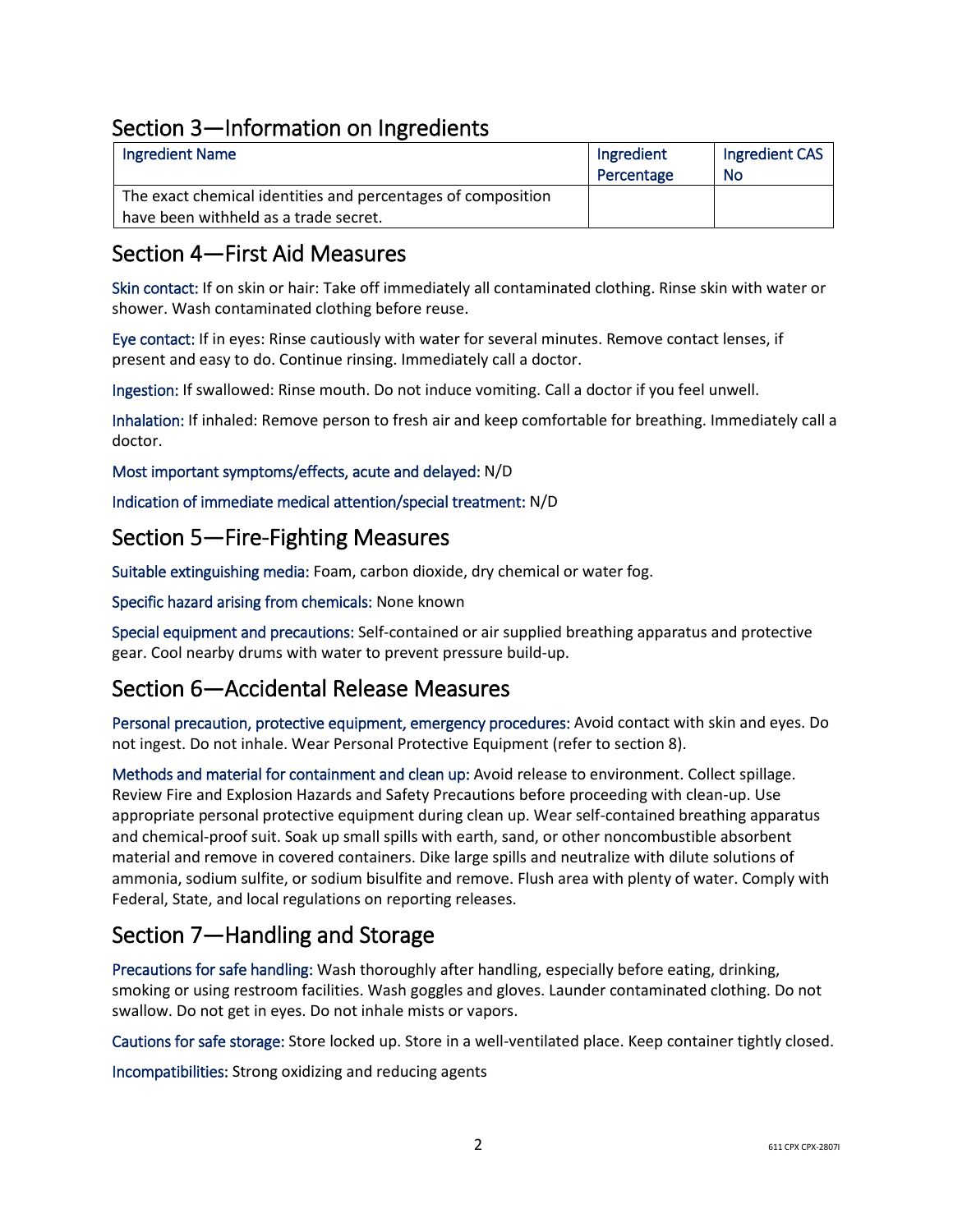# Section 8—Exposure controls/personal protection

#### Exposure Limits:

Ingredient 2: OSHA PEL 0.75 ppm, 0.92 mg/m<sup>3</sup>, 8 Hr. (TWA). ACHIH TLV: Ceiling: 0.3 ppm, 0.37 mg/m3, A2.

Ingredient 3: OSHA PEL 200 ppm, 260 mg/m3- 8 Hr. (TWA-Skin). ACHIH TLV: 200 ppm, 262 mg/m3 Hr (TWA)

#### Specific Engineering: Not established.

Individual protective equipment and measures: Eye Protection: Prevent eye contact. Wear chemical splash goggles or similar eye protection if the potential exists for eye contact. Skin Protection: Avoid skin contact. Wear rubber or impervious plastic gloves to prevent contact. Launder contaminated clothing before re-use. Respiratory Protection: Full face respirator with formaldehyde cartridges when vapor concentration is 1-10. Self-contained breathing apparatus when concentration is 10-100. General Hygiene: Wash hands after handling. Other Protective Clothing or Equipment: Eye wash fountain and safety shower in area.

# Section 9—Physical and Chemical Properties

| <b>Physical State: Liquid</b>                     | Flammability (solid, gas): Not Flammable |
|---------------------------------------------------|------------------------------------------|
| Color: May be clear/colorless, or contain a dark  | Vapor Pressure (mmHg): N/D               |
| blue tracer dye.                                  |                                          |
| <b>Odor: Characteristic Fragrance</b>             | Vapor Density (air= 1): N/D              |
| Odor Threshold: N/D                               | <b>Relative Density: 1.04</b>            |
| pH: N/D                                           | Solubilities: In water: complete         |
| Melting point/freezing Point: N/D                 | <b>Partition Coefficient: N/D</b>        |
| Initial Boiling Point and Boiling Range: 205 °F   | Auto-Ignition Temperature: N/D           |
| Flash Point: 204 °F                               | Decomposition Temperature: N/D           |
| <b>Evaporation Rate: N/D</b>                      | Viscosity: N/D                           |
| Upper/Lower Flammability or Explosive limits: N/D |                                          |

### Section 10—Stability and Reactivity:

| <b>Chemical Stability: Stable</b>            | Condition to Avoid: High heat, flames and sparks. |
|----------------------------------------------|---------------------------------------------------|
| Reactivity: No specific reactivity test data | Possibility of Hazardous Reaction: Hazardous      |
| available for this mixture.                  | Polymerization: will not occur.                   |
| Incompatible Materials: Strong oxidizing and | <b>Hazardous Decomposition Products:</b>          |
| reducing agents                              | Carbon monoxide, carbon dioxide, and possibly     |
|                                              | other combustion product.                         |

### Section 11—Toxicological information:

Information on the likely routes of exposure: Skin contact, eye contact, inhalation, ingestion.

| <b>Chemical Name</b>                          | Oral LD50    | <b>Dermal LD50</b> | <b>Inhalation LD50</b> |
|-----------------------------------------------|--------------|--------------------|------------------------|
| Ingredient 1                                  | $>900$ mg/kg | N/D                | N/D                    |
| Ingredient 2                                  | $600$ mg/kg  | N/D                | N/D                    |
| Ingredient 3                                  | 1,300 mg/kg  | N/D                | N/D                    |
| Product as a Whole                            | 2,240 mg/kg  | N/D                | N/D                    |
| The exact chemical identities and percentages |              |                    |                        |
| of composition have been withheld as a trade  |              |                    |                        |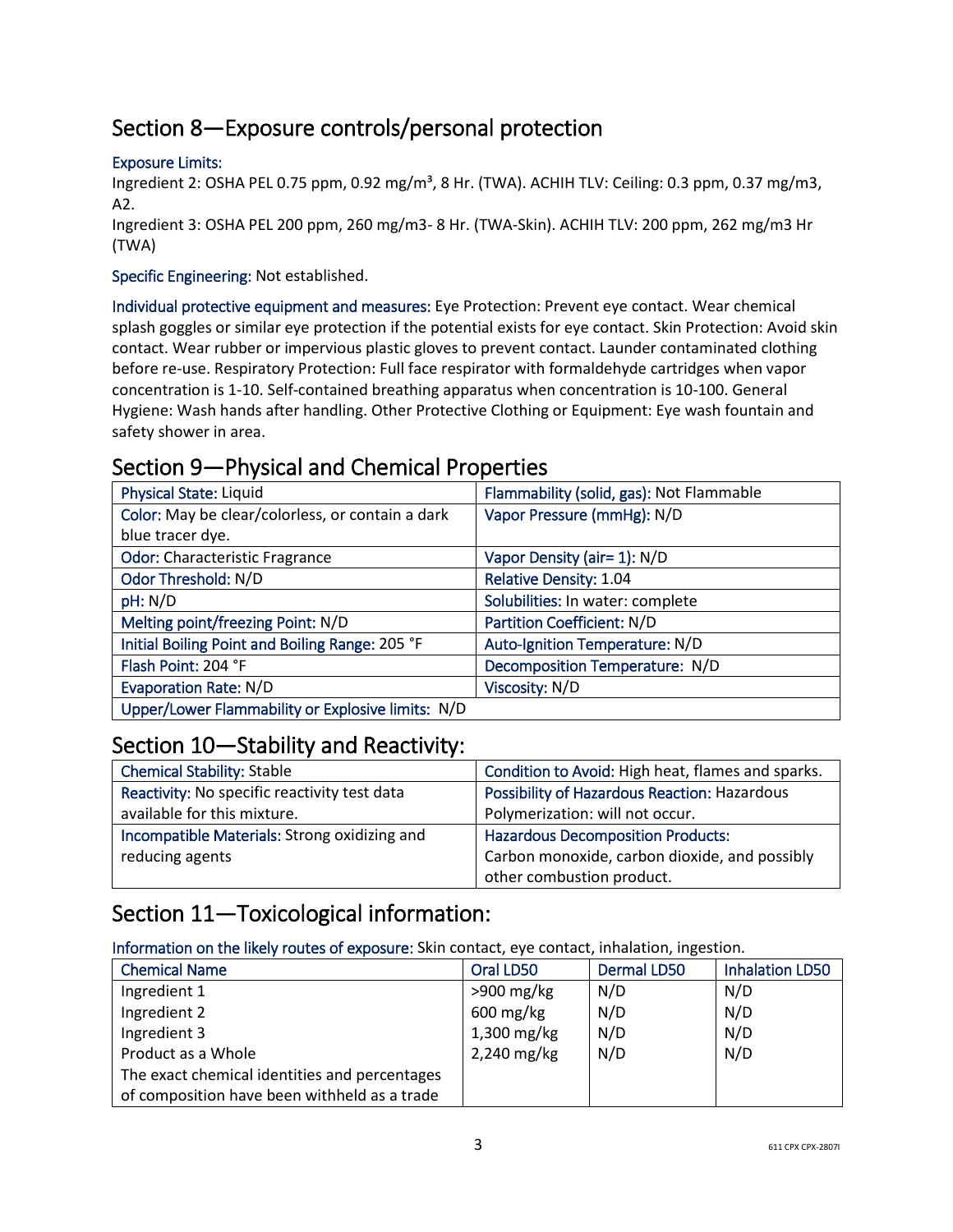| secret. |  |  |
|---------|--|--|
|         |  |  |

Important symptoms: Refer to Section 4—First Aid Measures.

Effects of Acute Exposure: Eyes: May cause severe eye irritation. Skin: May cause irritation with prolonged or repeated contact. Inhalation: May irritate or damage mucous membranes of respiratory or digestive tract.

#### Effects of Chronic Exposure: N/D

Carcinogenicity: IARC, ACGIH, NTP, OSHA: No component of this product present at levels greater than or equal to 0.1% is identified as probable, possible or confirmed human carcinogen by IARC, ACGIH, NTP, OSHA respectively.

Other Data: N/D

### Section 12—Ecological Information:

Ecotoxicity: Toxic to aquatic life with long lasting effects.

Ingredient 1: Toxicity to fish LC50 - Pimephales promelas (fathead minnow) - 3.8 - 6.2 mg/l - 96 h, Toxicity to daphnia and other aquatic invertebrates LC50 - Daphnia magna (Water flea) - 9.3 - 21.4 mg/l - 48 h, Toxicity to bacteria IC50 - Bacteria - > 1,000 mg/l - 16 h.

Ingredient 2: Toxicity to fish LC50 - Lepomis macrochirus - 1.07 mg/l - 96 h. Mortality LOEC - Pimephales promelas (fathead minnow) - 0.45 mg/l - 7 d. Mortality NOEC - Pimephales promelas (fathead minnow) - 0.22 mg/l - 7 d. LC50 - Leuciscus idus (Golden orfe) - 62 mg/l - 48 h.

Toxicity to daphnia and other aquatic invertebrates: EC50 - Daphnia magna (Water flea) - 50 mg/l - 24 h

| Persistence and degradability: N/D | Bioaccumulative Potential: N/D |
|------------------------------------|--------------------------------|
| Mobility in Soil: N/D              | Other Adverse Effects: N/D     |

# Section 13—Disposal Considerations

Waste Treatment Method: Avoid release to the environment. Collect spillage. DO NOT DUMP INTO ANY SEWERS, ON THE GROUND, OR INTO ANY BODY OF WATER. All disposal practices must be in compliance with all Federal, State/Provincial and local laws and regulations. Regulations may vary in different locations. Waste characterizations and compliance with applicable laws are the responsibility solely of the waste generator. FOR UNUSED & UNCONTAMINATED PRODUCT, the preferred options include sending to a licensed, permitted: Incinerator or other thermal destruction device. Waste water treatment system.

### Section 14—Transport Information

| UN number:                                                                  | UN proper shipping name:     |  |
|-----------------------------------------------------------------------------|------------------------------|--|
| Transport hazard class(es):                                                 | Packing group if applicable: |  |
| <b>Environmental hazards:</b>                                               | Special precautions:         |  |
| Transport in bulk (according to Annex II of MARPOL 73/78 and the IBC Code): |                              |  |

# Section 15—Regulatory information

No information found.

# Section 16—Other Information

Key to Abbreviations: